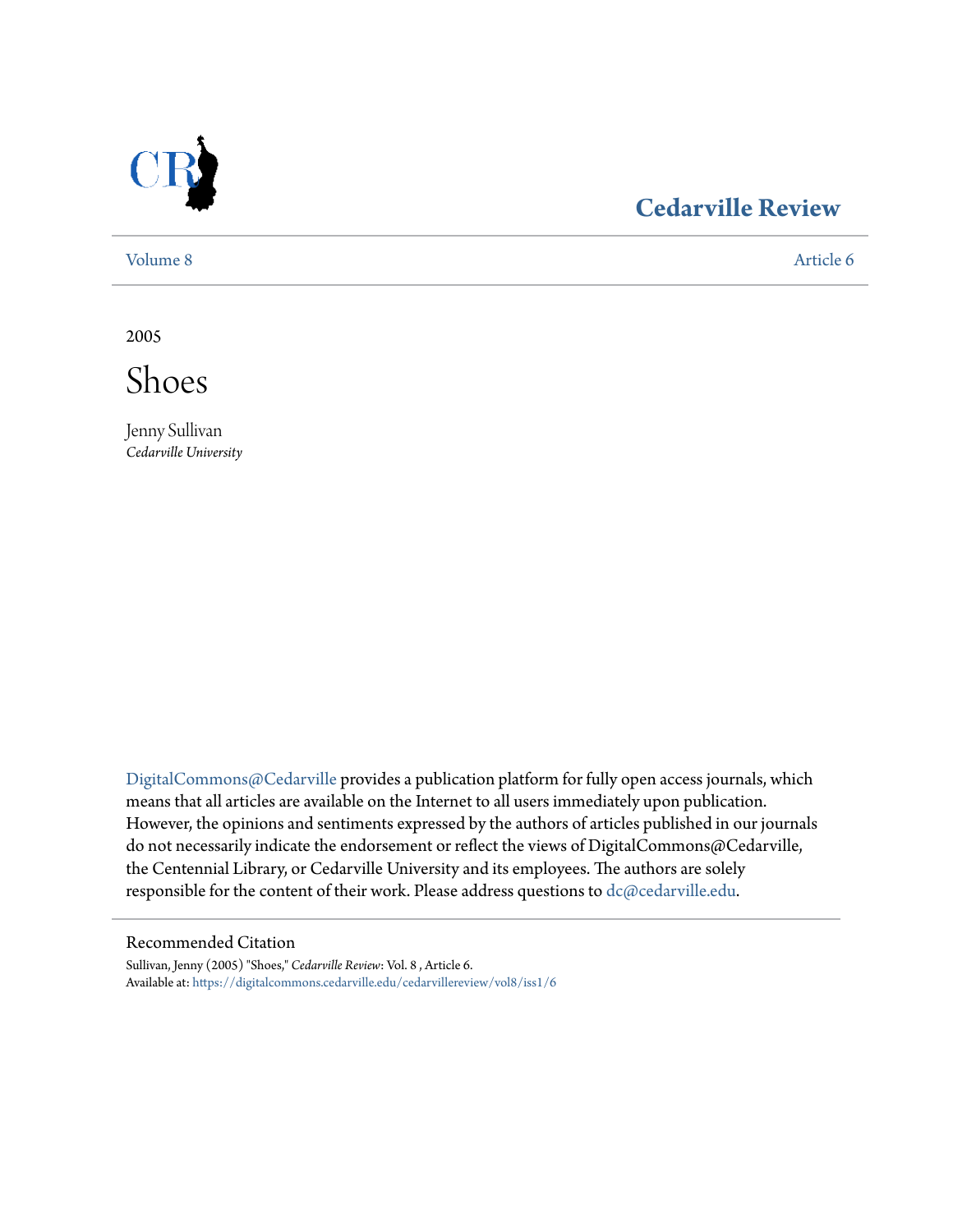## Shoes

Browse the contents of [this issue](https://digitalcommons.cedarville.edu/cedarvillereview/vol8/iss1) of *Cedarville Review*.

### **Keywords**

Nonfiction

## **Creative Commons License**

This work is licensed under a [Creative Commons Attribution-Noncommercial-No Derivative Works 4.0](http://creativecommons.org/licenses/by-nc-nd/4.0/) [License.](http://creativecommons.org/licenses/by-nc-nd/4.0/)

Follow this and additional works at: [https://digitalcommons.cedarville.edu/cedarvillereview](https://digitalcommons.cedarville.edu/cedarvillereview?utm_source=digitalcommons.cedarville.edu%2Fcedarvillereview%2Fvol8%2Fiss1%2F6&utm_medium=PDF&utm_campaign=PDFCoverPages)

Part of the <u>[Nonfiction Commons](http://network.bepress.com/hgg/discipline/1152?utm_source=digitalcommons.cedarville.edu%2Fcedarvillereview%2Fvol8%2Fiss1%2F6&utm_medium=PDF&utm_campaign=PDFCoverPages)</u>

This nonfiction is available in Cedarville Review: [https://digitalcommons.cedarville.edu/cedarvillereview/vol8/iss1/6](https://digitalcommons.cedarville.edu/cedarvillereview/vol8/iss1/6?utm_source=digitalcommons.cedarville.edu%2Fcedarvillereview%2Fvol8%2Fiss1%2F6&utm_medium=PDF&utm_campaign=PDFCoverPages)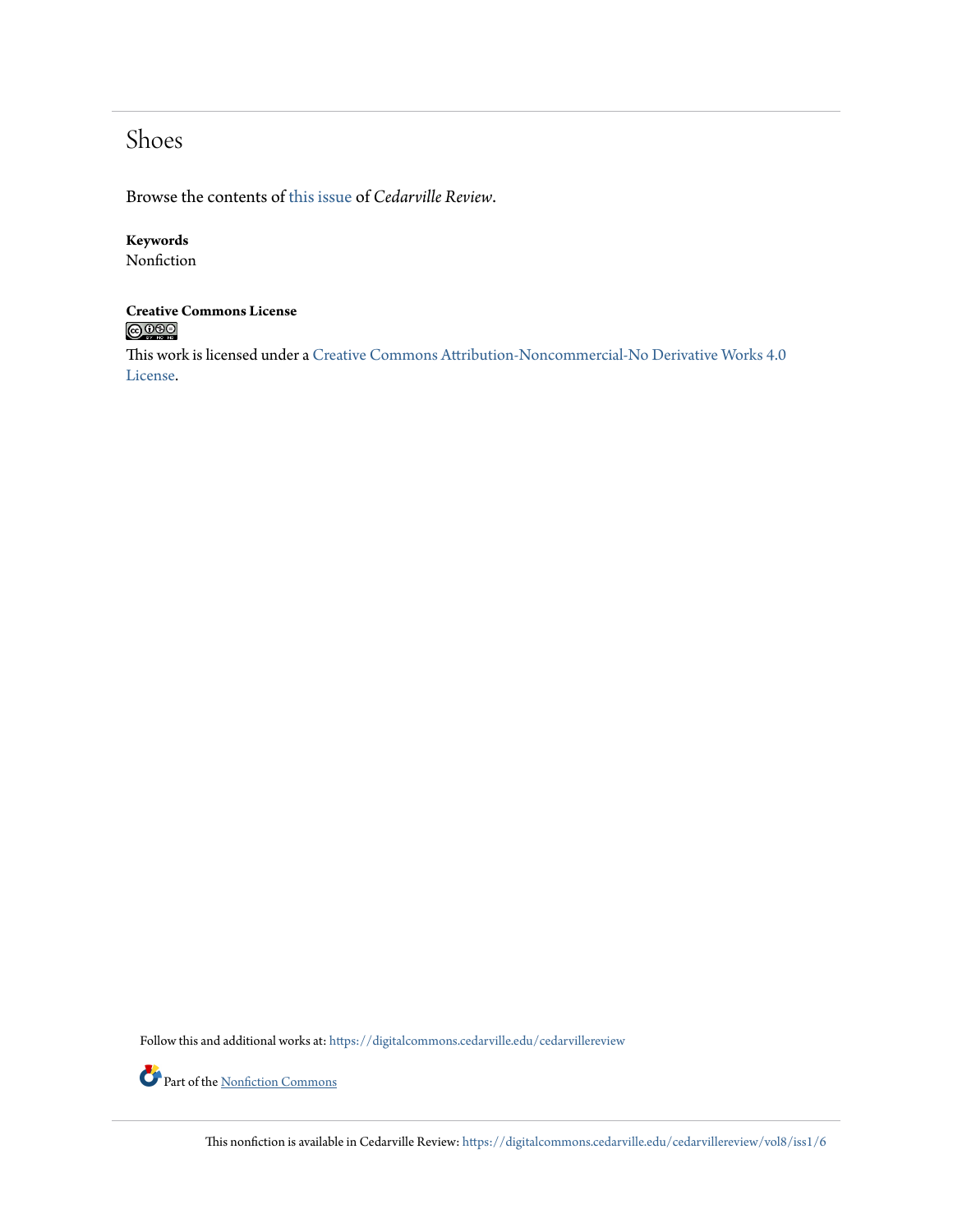# **Shoes**

### **by Jenny Sullivan**

Clicking conspicuously along on a pair of high heels, I realize that I've always been scared of the sound of my own shoes. It seems so presumptuous—announcing my presence to the whole world, clacking out my existence for everyone to take notice. I've always admired the girls who stand to their full height in their heels, walking along, unhesitatingly, unheeding of the noise. They sail along in a graceful gait and a regal manner as their heels evenly sound against the pavement.

Attempting to possess the proper open-mindedness of an enlightened liberal arts college student, I've learned to appreciate the world from a feminist lens. I don't think it's too far of a stretch to claim that even in our liberated society, patriarchal codes may still define the way we move, the way we look, the way we dress. Though we no longer wear the corsets and bustles of the Victorian "angel of the hearth," Lois Tyson maintains that "the tight skirt and high heels" of today's woman "create a kind of'feminine' walk ... symbolically akin both to the restrained physical capability imposed by nineteenth-century women's clothing and to the male sexual access to women's bodies such attire allows."

Why then, do I still love wearing my high heels? Isn't that just the way men so often want us, high enough for them to admire, but with no room to move? A pedestal is high, but the space is paralyzing in its smallness. We cannot run or stand firmly grounded. It's so easy to stumble; must we lean on our men for support?

Ever since I can remember, I have had a recurring dream. Soldiers in dark uniforms hunt me down-across frozen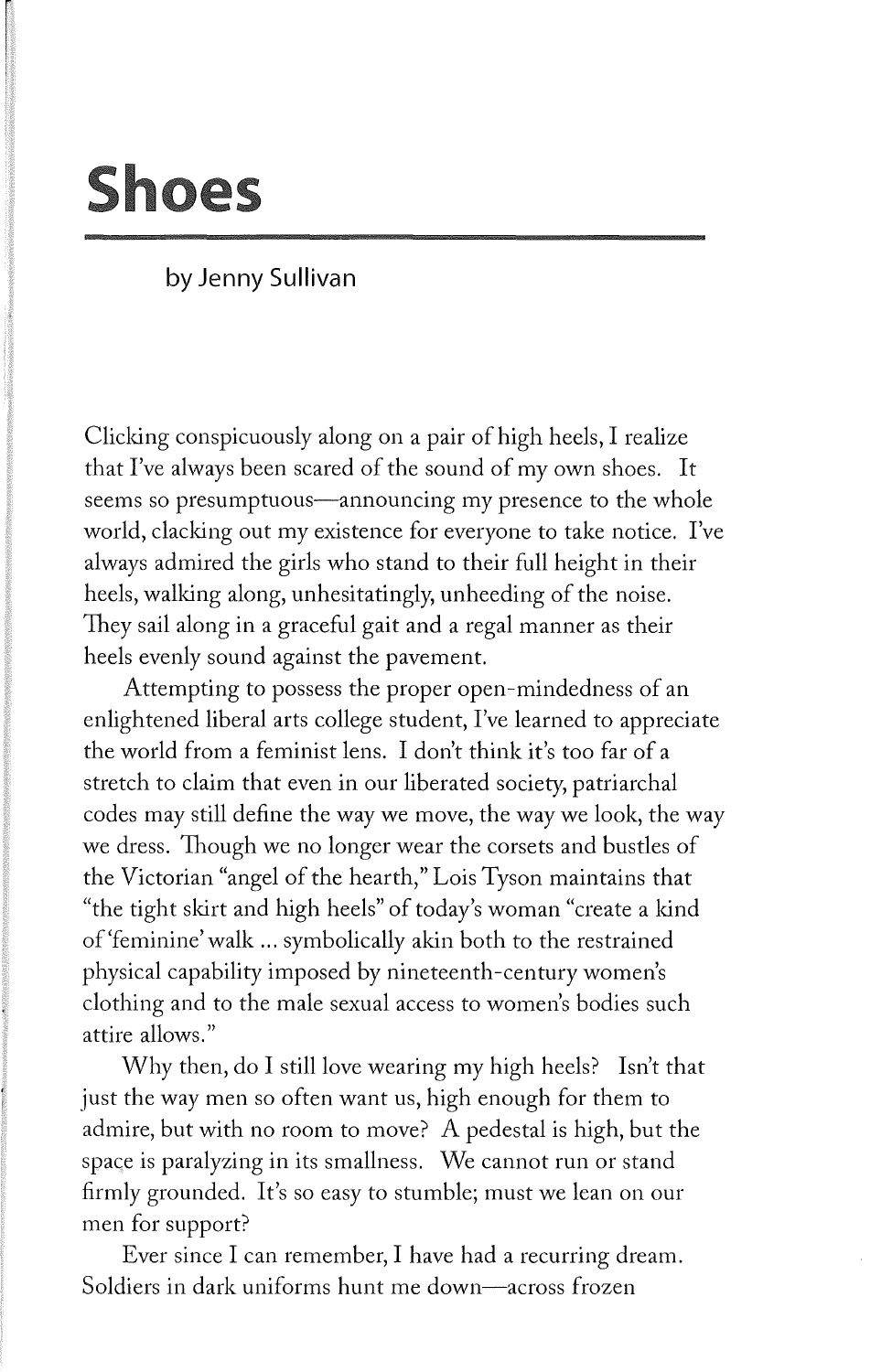landscapes and through dark woods. They are brute forces I cannot escape, with immovable faces that do not soften at my fear. Heavy booted men speed closer and closer, pounding echoes into my brain, as I revert to slow motion in my flimsy shoes, helpless and without defense in the snow.

Recently, I attended a wedding in a new dress, complete with new silver heels. It was an outdoor wedding-with the ceremony on a golf course. As I moved to take my seat, the point of each heel dug into the moist green. With each step I pulled out my shoe, slick with green muck, just to sink the other step deep into the earth, my foot trapped in the ground.

Early this year, with daunting three-inch cream stiletto heels, I walked down the runway for a low-budget, school-sponsored fashion show. As the first woman out, I was stunned at the gathering of a couple hundred students before me. Walking fast, my shoes pushing my hips to swing abruptly from side to side, I was exhilarated by the attention. But underneath those searing lights and staring eyes, I somehow felt robbed of my personality and reduced to a pair of legs.

It's the power of the shoes that they, at least, keep men's attention. The eyes turn and the cars honk, even if I'm just pumping gas in Springfield. But it's a cheap thrill. I guess I'm holding out for the day when they'll look and see a little bit more than the illusion of long legs and defined calves-maybe, just maybe, they'll see a tiny piece of me. Or are the shoes stomping lies into my mind? For I encourage my own plight, I wear the shoes, I allow it to happen.

I remember being unsteady and precarious, worn from dancing the night away on two narrow shoe points. On the cobblestones of an Oxford street, I trip wearily back to my room-my heels catching in the ancient cracks. When he takes me up in his arms, I don't resist. Then up the three flights of stairs, I am relieved of the burden of my own weight.

Because if I'm honest with myself, every once in a while, I want to feel light and able to be swept away. My junior-high feminine ideal is still with me. In the seventh grade, I was given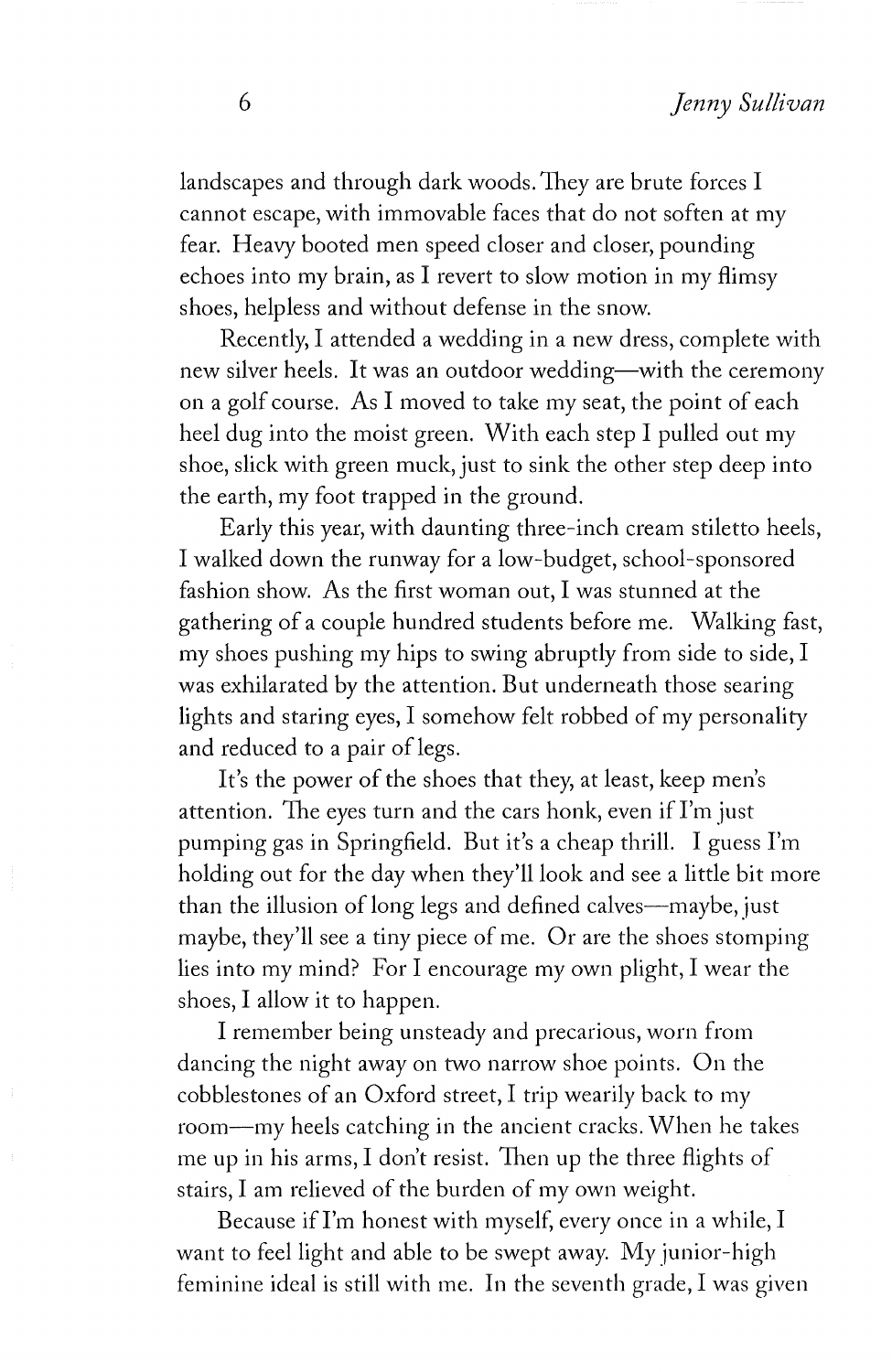### *Shoes* 7

old worn copy of a seventies beauty guide for Christian young women. In the chapter called The Art of Walking, there was a whimsical picture of a girl. She walked down a garden path, one foot placed straight before the other one-toes pointed slightly out. Her hair floated in swirls around her shoulders, in long, wispy tendrils. Her eyes were bright and luminous.

As an awkward fourteen-year-old, with a tangled mess of red hair and wide, flat feet, stained with dirt from climbing trees outdoors, I envisioned that girl, and wanted shoes to cover my ugly feet. Maybe walking in a line straight enough, like the girl in the picture, I would float away and become part of the magical essence of femininity.

And sometimes, my shoes make me believe that maybe I could still float away. Sometimes, I slip on heels to dance alone in my living room-waltzing in imaginary ballrooms to invisible strings. At these moments I feel the aura of my femininityfreed from my imperfect, awkward body, like the girl on the garden path, with the big luminous eyes. I am woman, I am female and I embrace this along with my shoes.

I remember the night that I faced the soldiers in my dreams. Pounding up the stairs behind me, a soldier was breathing, leering, boots crashing against the wood. Suddenly I turned, took my slipper and hurled it directly at his head. He was stunned, caught off guard, allowing me to slip through the door to safety. It was the first time I had fought back.

Now, I have the oddest inclinations to throw my shoes at the men that drive me crazy, the men that tear my heart apart. I'm not a violent person by nature, not prone to random acts of vengeance whatsoever. Yet, there are times that my hands shake with my desire to throw shoes at the one that makes me feel like nothing, the one that exploits my emotions when his fragile ego needs bolstered, the one that makes me feel like snow crunching under the dark boots of the soldiers in my dreams. Many times I catch myself reaching down towards my high heel-ready to grab it and **hurl** it with all my might.